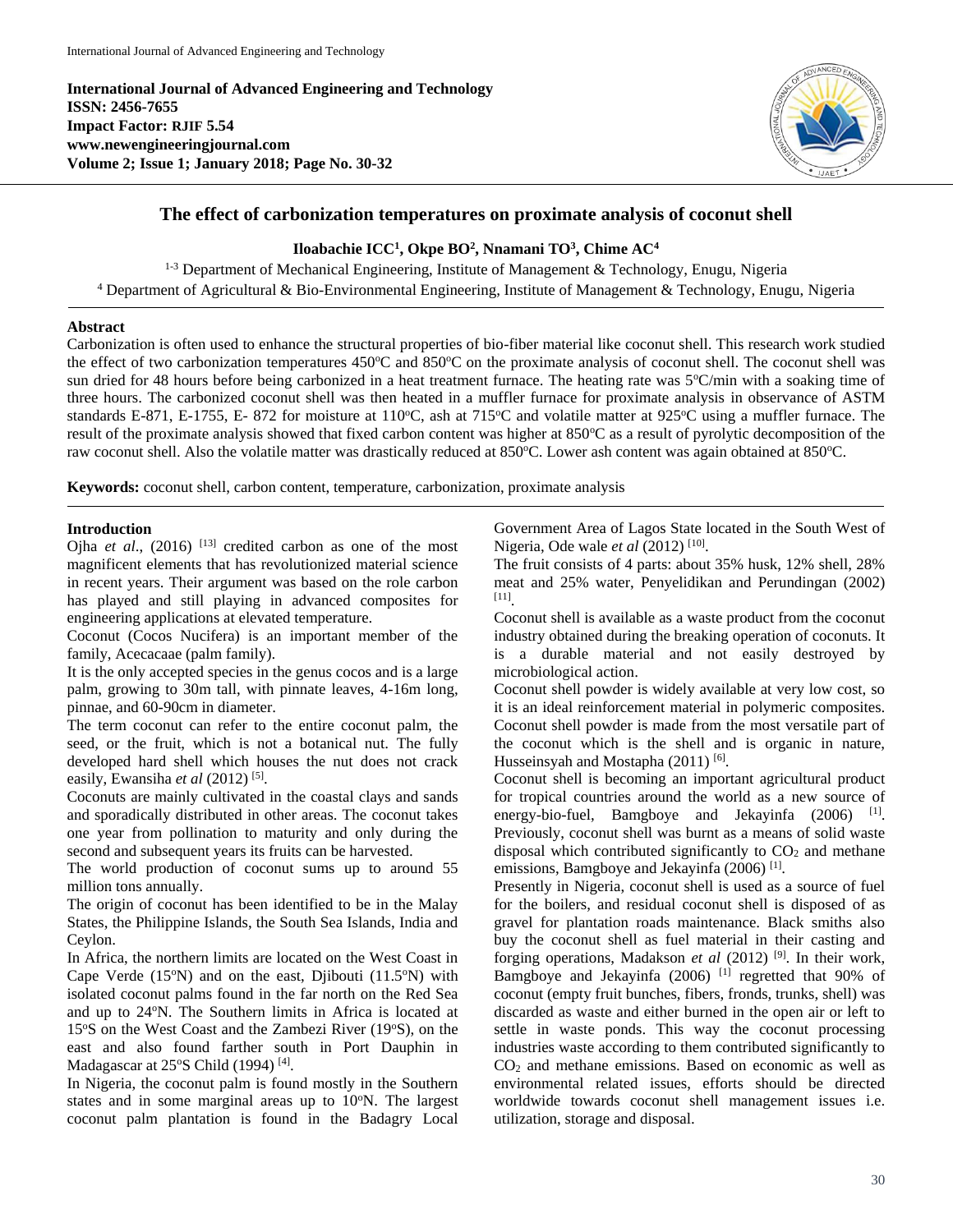Coconut shell usually contains 32% of hemicellulose, 14% cellulose, and 46% lignin, Uswatun  $(2012)$ <sup>[12]</sup>. Pyrolysis of it can provide the decomposition of these components with different rate on applied range of temperatures. The different of reactivity from each component cause competition during decomposition process, Cagnon (2009)<sup>[2]</sup>.

Hemicellulose will decompose at temperature 200-260°C, cellulose at  $240-350$  °C, and lignin between temperature range of 280 and 500°C, Cagnon (2009)<sup>[2]</sup>.

Coconut shells are cheap and readily available in high quantity. Coconut shell contains about  $65 - 75\%$  volatile matter and moisture which are removed largely during the carbonization process, Chanap (2012)<sup>[3]</sup>.

The carbonization process involves converting the coconut shells to char (charcoal). The charring process (making of charcoal) is known as Pyrolysis, which is chemical decomposition of the shell by heating in the absence of oxygen. During the carbonization of coconut shells, volatiles amounting to 70% of the mass of coconut shells on dry weight basis were released to the atmosphere, yielding 30% of coconut shell mass of charcoal. The volatile released during the carbonization process consists mainly of methane,  $CO<sub>2</sub>$ and wide range of organic vapors. The carbonization temperature ranges between  $400^{\circ}$ C and  $850^{\circ}$ C sometimes reaches 1000°C, Chanap (2012)<sup>[3]</sup>.

In this research work, carbonization temperatures of  $400^{\circ}$ C and 700°C, were used to study the effects temperature has on the composition of coconut shell with the view of achieving better coconut shell management in terms of utilization, storage and disposal. This will ensure a better friendly environment and produce a quality product for industrial application.

# **2. Material and Methods**

#### **2.1 Material**

Coconut shell was the main material used in this research work.

## **2.2 Methods**

## **2.2.1 Drying of coconut shell**

The coconut shell was sun dried six hours per day for six days. It was divided into two portions and one portion carbonized and the other uncarbonized.

## **2.2.2 Coconut shell processing (Carbonization)**

The coconut shell that was sun dried for 36 hours were packed in an earthen pot, covered with a lid and heated in electric resistance furnace model KGVB Kohaszat Gyarepito Vallalat, Type -Koo 80/50-120 "Temperature -950°C 513-4124 -0730/B at temperatures of about  $450^{\circ}$ C and  $850^{\circ}$ C with a heating rate of  $5^{\circ}$ C per minute and a soaking time of three hours.

## **2.2.3 Chemical Characterization of Coconut Shell by Proximate Analysis**

Proximate Analysis which provided information on moisture, ash, volatile matter and fixed carbon contents on dry or weight basis was used to determine the chemical composition of the coconut shell. It is one of the characterization methods used to analyze bio-fiber material like coconut shell. The proximate

analysis was carried out in observance of ASTM standards E-871, E-1755, E-872 for moisture at 110°C, ash at 715°C and volatile matter at  $925^{\circ}$ C using a muffler furnace. The fixed carbon content was determined by subtracting the sum of the values of weight percent of moisture, ash and volatile matter from 100%. It was carried out at Scientific Equipment Development Institute, (SEDI) Akwuke, Enugu.

Fixed Carbon (FC)  $%$  = 100 - (Ash% + Moisture + Volatile Matter)

### **3. Results and Discussions**

**Table 1:** Proximate Analysis Result at 450°C (wt %)

|                                              | Fixed<br>Carbon | <b>Volatile</b><br><b>Matter</b> | Ash  | Moisture |
|----------------------------------------------|-----------------|----------------------------------|------|----------|
| Raw coconut shell                            | 18.63           | 66.71                            | 3.63 | 11.03    |
| Carbonized coconut<br>shell $(450^{\circ}C)$ | 53.6            | 36.47                            | 4.28 | 5.65     |

**Table 2:** Proximate Analysis Result at 850°C (wt %)

|                                              | Fixed<br>Carbon | <b>Volatile</b><br><b>Matter</b> | Ash  | <b>Moisture</b> |
|----------------------------------------------|-----------------|----------------------------------|------|-----------------|
| Raw coconut shell                            | 18.63           | 66.71                            | 3.63 | 11.03           |
| Carbonized coconut<br>shell $(850^{\circ}C)$ | 78.6            | 16.21                            | 2.24 | 2.95            |

## **3.1 Chemical analysis result**

Tables 1 & 2 above show the result of proximate analysis of the coconut shell at  $450^{\circ}$ C and  $850^{\circ}$ C respectively. The ash content of a carbon is the residue that remains when the carbonaceous materials is burned off and is an indication of the presence of carbon compounds and inorganic components in the form of salts and oxides in the shell of coconut. As Jabit, (2007)<sup>[8]</sup> reported, the inorganic material contained in activated carbon is measured as ash content, generally in the range between 2 and 10% and this agrees with the result of this work. The fixed carbon content of the carbonized coconut shell was higher at 850°C than at 450°C. This represents about 46.62% increase in carbon content and may be attributed to increase in carbonization temperature. Therefore, carbonization temperature affects the carbon content of coconut shell. In addition, the volatile matter content of the carbonized coconut shell sample at  $850^{\circ}$ C was lower than that at 450°C. The volatile matter contains most of the cellulose, hemi-cellulose, lignin and other organic matter in coconut shell as was indicated in the work of Chanap (2012)<sup>[3]</sup>. Yang *et al* (2006), reported that in thermal analysis, the pyrolysis of hemicellulose mainly happens at 220–315 °C, that of cellulose is at 315–400 °C, Chanap (2012)<sup>[3]</sup>, stated that lignin is more difficult to decompose, as its weight loss happens in a wide temperature range (from 160 to 900  $^{\circ}$ C). This could possibly explain the lower volatile matter content of the coconut shell at 850°C.

Also, lignin and cellulose contain most of the polar hydroxyl (OH) group in coconut shell Iloabachie *et al*., (2017) [7] . Therefore carbonization temperature lowers the water absorption capacity of coconut shell. Lower moisture content was also observed at 850°C. Hence, it could be said that the higher the carbonization temperature, the lower the moisture